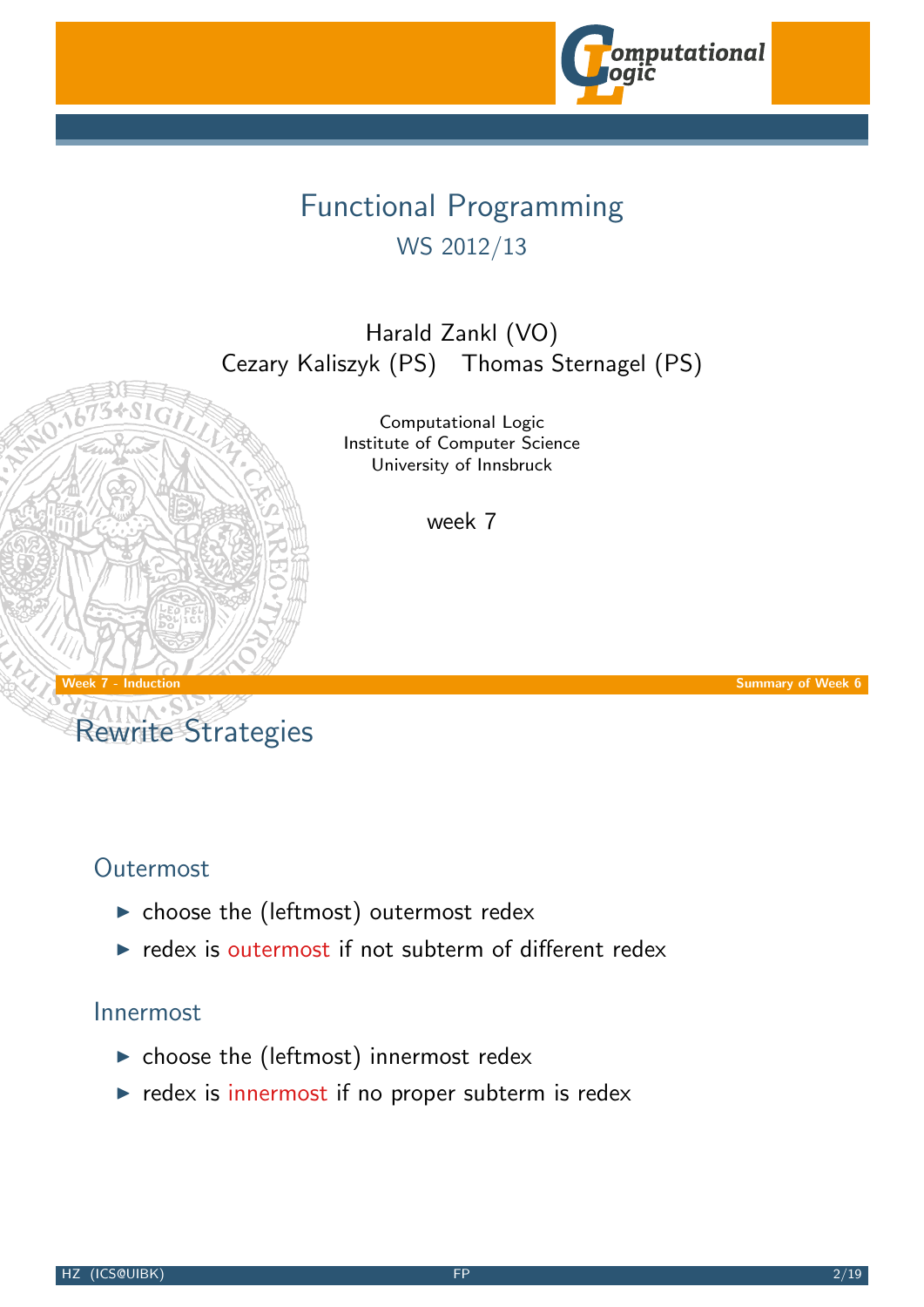### Reduction Strategies

#### Call-by-name

- $\blacktriangleright$  use outermost strategy
- $\triangleright$  stop as soon as WHNF is reached

#### Call-by-value

- $\blacktriangleright$  use innermost strategy
- $\triangleright$  stop as soon as WHNF is reached

#### WHNF (Intuition)

Thou shalt not reduce below lambda.



# Evaluation Strategies

#### Lazy

- $\triangleright$  call-by-name  $+$  sharing
- $\triangleright$  only evaluate if necessary
- $\blacktriangleright$  e.g. Haskell

### Strict/Eager

- $\blacktriangleright$  call-by-value
- $\triangleright$  evaluate arguments before calling a function
- $\triangleright$  e.g. OCaml (also support for lazyness)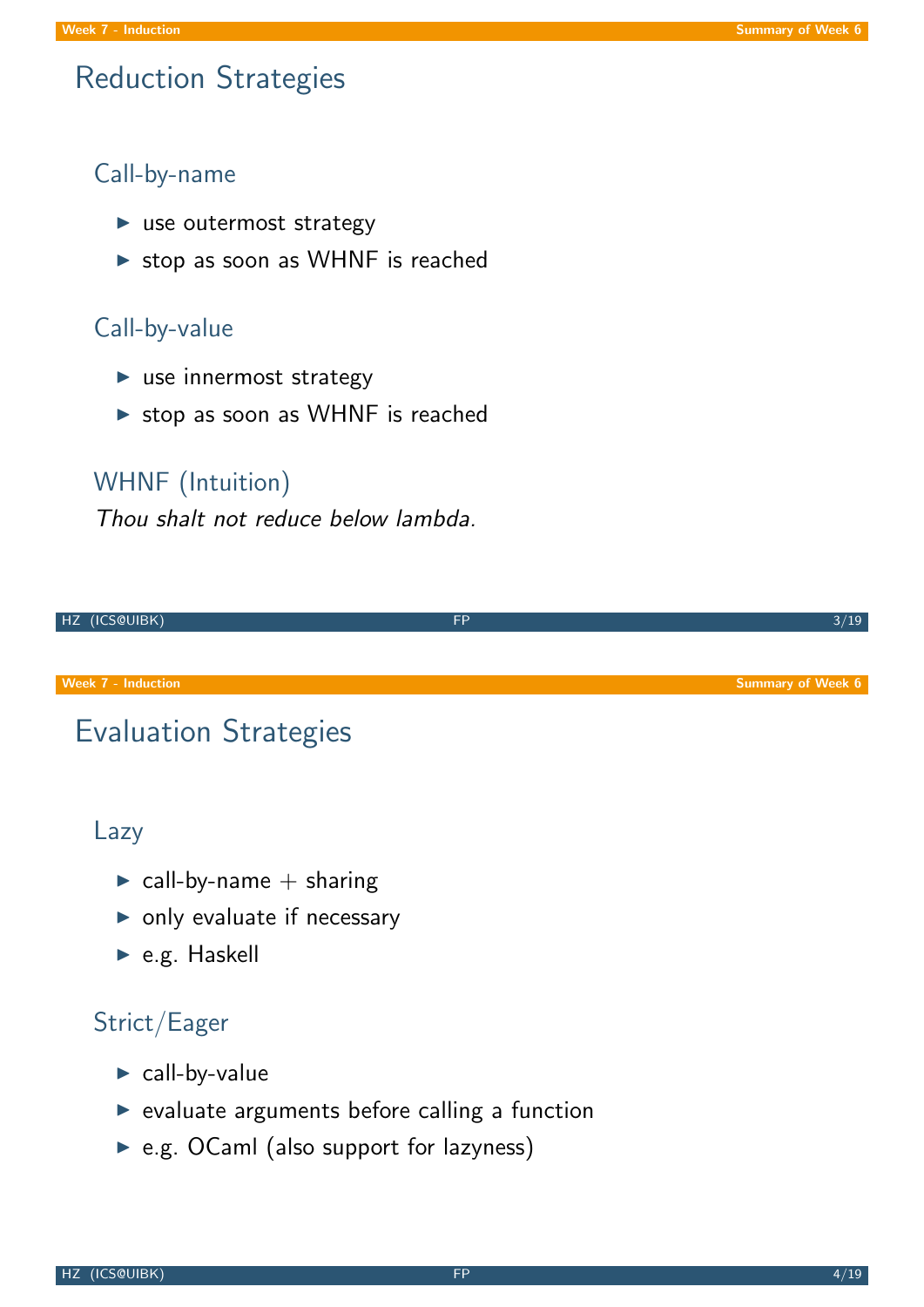# This Week

#### Practice I

OCaml introduction, lists, strings, trees

### Theory I

lambda-calculus, evaluation strategies, induction, reasoning about functional programs

Practice II efficiency, tail-recursion, combinator-parsing

### Theory II

type checking, type inference

### Advanced Topics

lazy evaluation, infinite data structures, monads, ...

HZ (ICS@UIBK) 5/19 Week 7 - Induction Mathematical Induction Mathematical Induction Mathematical Induction

## When?

### Goal

"prove that some property P holds for all natural numbers"

### Formally

 $\forall n. P(n)$  (where  $n \in \mathbb{N}$ )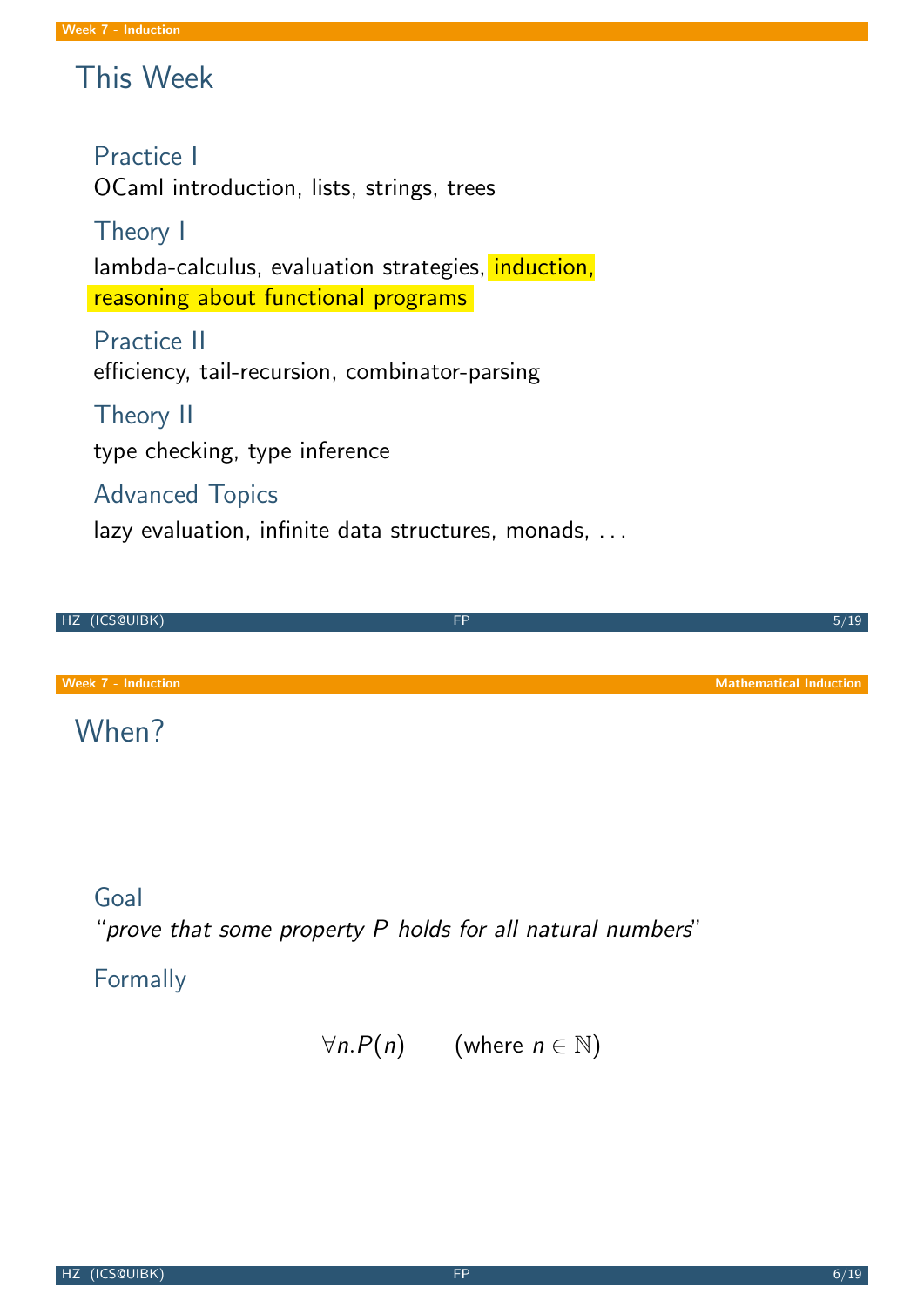### How?

2 goals to show

- 1.  $P(0)$
- 2.  $\forall k.(P(k) \rightarrow P(k+1))$

### Gives

$$
(P(0) \land \forall k.(P(k) \rightarrow P(k+1))) \rightarrow \forall n.P(n)
$$

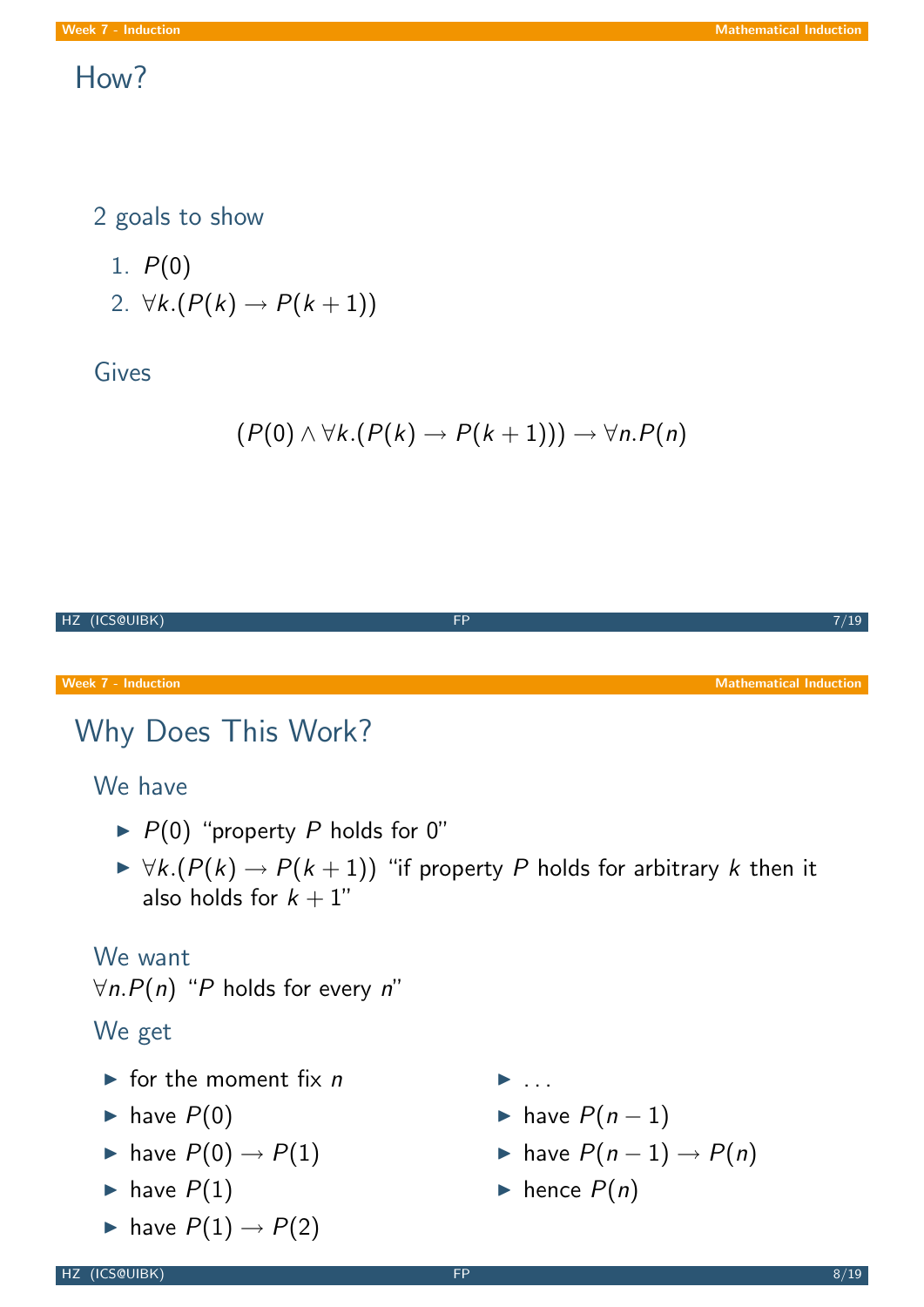# What is Meant by 'Property'?

anything that depends on some variable and is either true or false can be seen as function  $p : 'a \rightarrow bool$ 

### Example

► 
$$
P(x) = (1 + 2 + \dots + x = \frac{x \cdot (x+1)}{2})
$$
  
\n► base case:  $P(0) = (1 + 2 + \dots + 0 = 0 = \frac{0 \cdot (0+1)}{2})$   
\n⇒ step case:  $P(k) \rightarrow P(k+1)$   
\n|H:  $P(k) = (1 + 2 + \dots + k = \frac{k \cdot (k+1)}{2})$   
\nshow:  $P(k+1)$   
\n $1 + 2 + \dots + (k+1) = (1 + 2 + \dots + k) + (k+1)$   
\n $\stackrel{\text{III}}{=} \frac{k \cdot (k+1)}{2} + (k+1)$   
\n $= \frac{(k+1) \cdot (k+2)}{2}$ 

HZ (ICS@UIBK) 9/19

Week 7 - Induction Mathematical Induction Mathematical Induction

## Remark

- $\triangleright$  of course the base case can be changed
- ► e.g., if base case  $P(1)$ , property holds for all  $n \ge 1$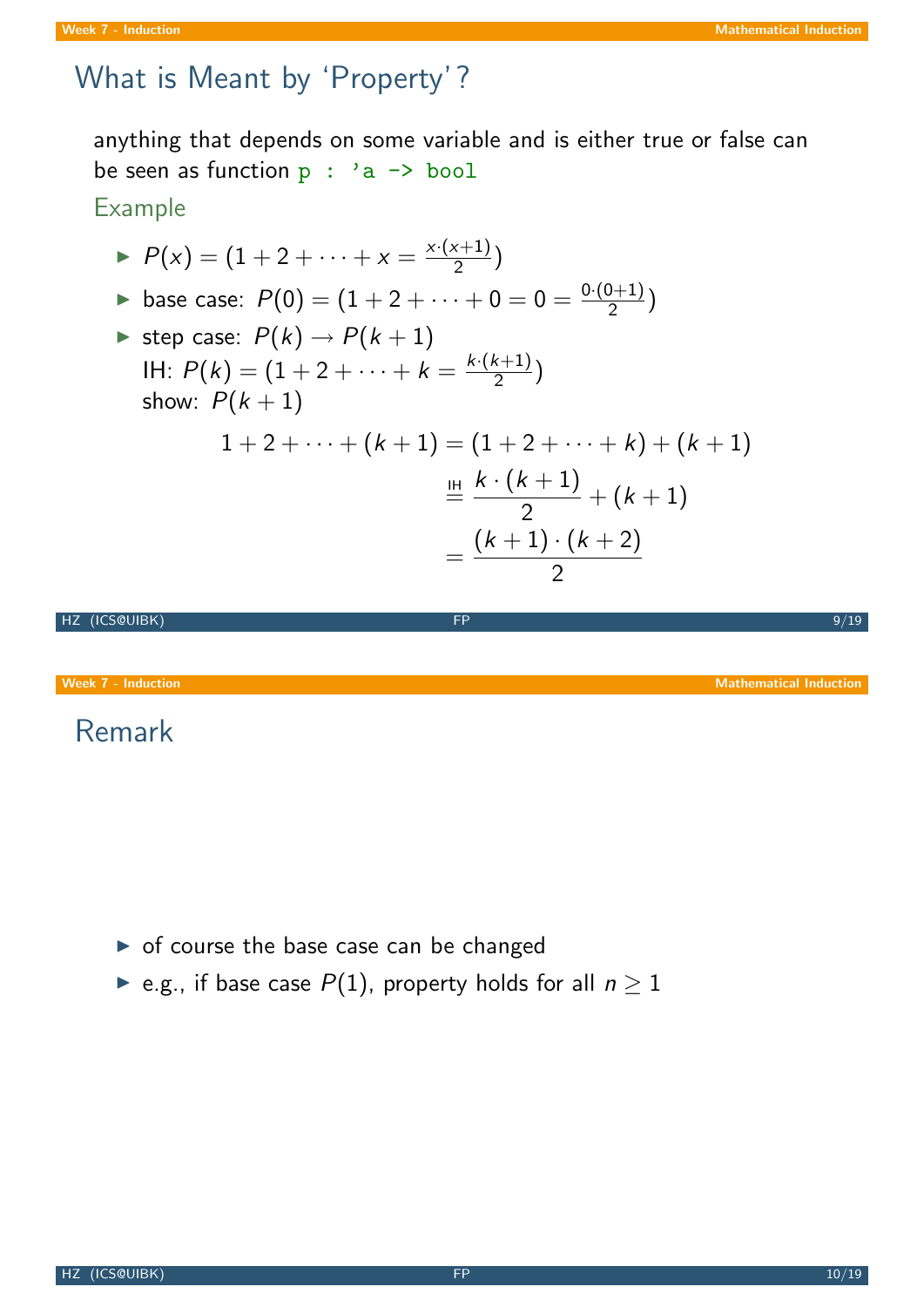#### **Week 7 - Induction Induction Induction Induction Induction Over Lists**

### Recall

```
Type
type 'a list = [] | (::) of 'a * 'a list
Note
  \blacktriangleright lists are recursive structures
  \triangleright base case: []\blacktriangleright step case: x :: xs
```

| HZ (ICS@UIBK)                                                                                   | <b>FP</b>                                          | 11/19                       |
|-------------------------------------------------------------------------------------------------|----------------------------------------------------|-----------------------------|
| <b>Week 7 - Induction</b>                                                                       |                                                    | <b>Induction Over Lists</b> |
| Induction Principle on Lists                                                                    |                                                    |                             |
| Intuition                                                                                       |                                                    |                             |
| ighthroupour $P(xs)$ for all lists xs                                                           |                                                    |                             |
| ightharpoonup show base case: $P([$ ]                                                           |                                                    |                             |
| ightharpoonup show step case: $P(xs) \rightarrow P(x::xs)$ for arbitrary x and xs               |                                                    |                             |
| Formally                                                                                        | IН                                                 |                             |
| $(P([1]) \wedge \forall x : \alpha.\forall x s : \alpha list.(P(xs) \rightarrow P(x : : x s)))$ |                                                    |                             |
|                                                                                                 | $\rightarrow \forall$ /s : $\alpha$ list. $P($ /s) |                             |

### Remarks

- $\blacktriangleright$  y :  $\beta$  reads 'y is of type  $\beta'$
- $\triangleright$  for lists, P can be seen as function p : 'a list  $\rightarrow$  bool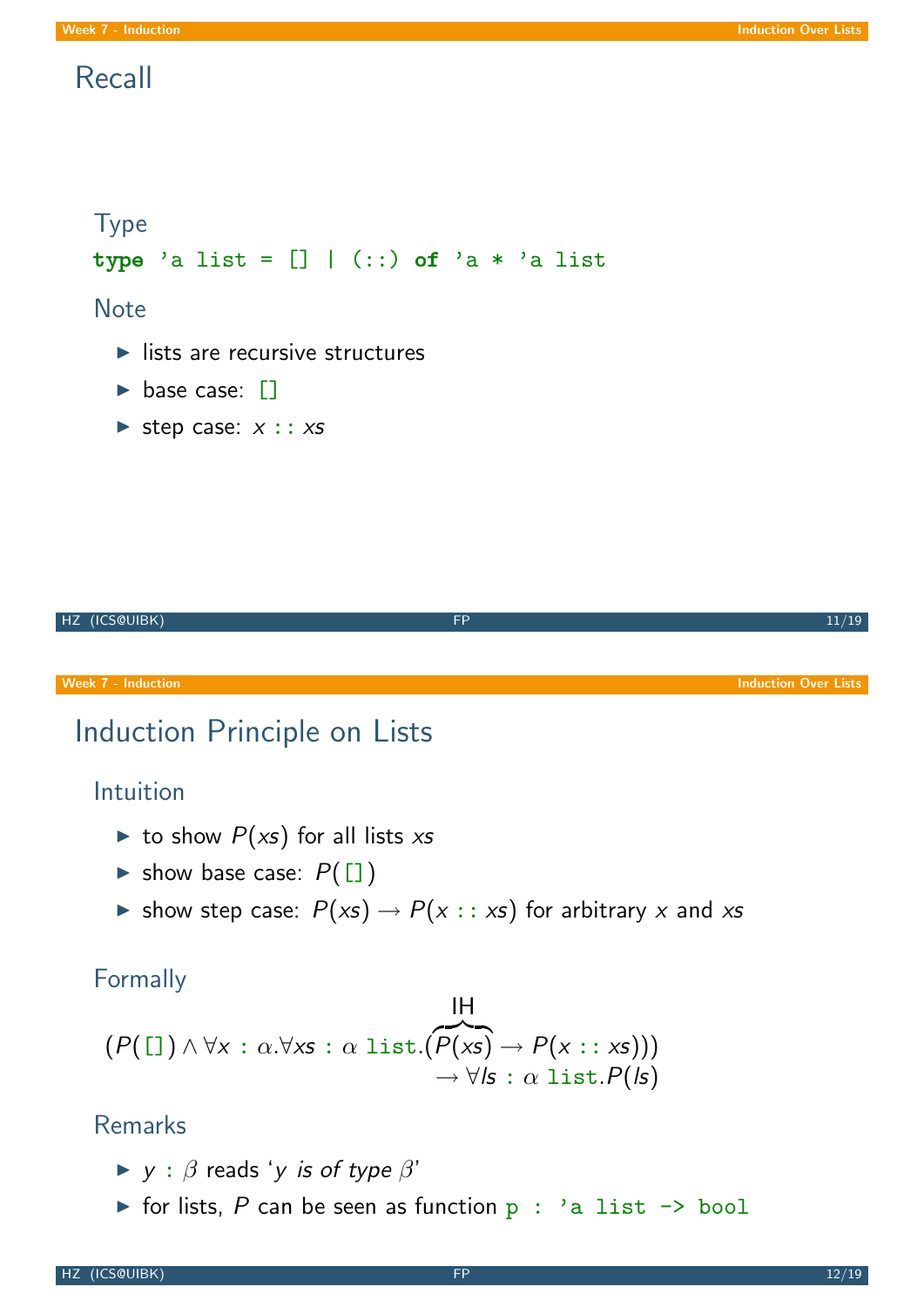$\Box$ 

### Example - Lst.append

#### Recall

let rec  $(0)$  xs ys = match xs with  $\begin{array}{ccc} \vert & \vert \end{array}$   $\rightarrow$  ys  $| x:ixs \rightarrow x :: (xs \&ys)$ 

Lemma [] is right identity of @, i.e.,

 $x s @$   $\Box = x s$ 

#### Proof. Blackboard



#### Recall

```
let rec length = function [] \t - > 0| _::xs \rightarrow 1 + length xs
```
#### Lemma

sum of lengths equals length of combined list, i.e.,

```
length xs + \text{length } ys = \text{length}(xs \circ ys)
```
Proof. Blackboard

 $\Box$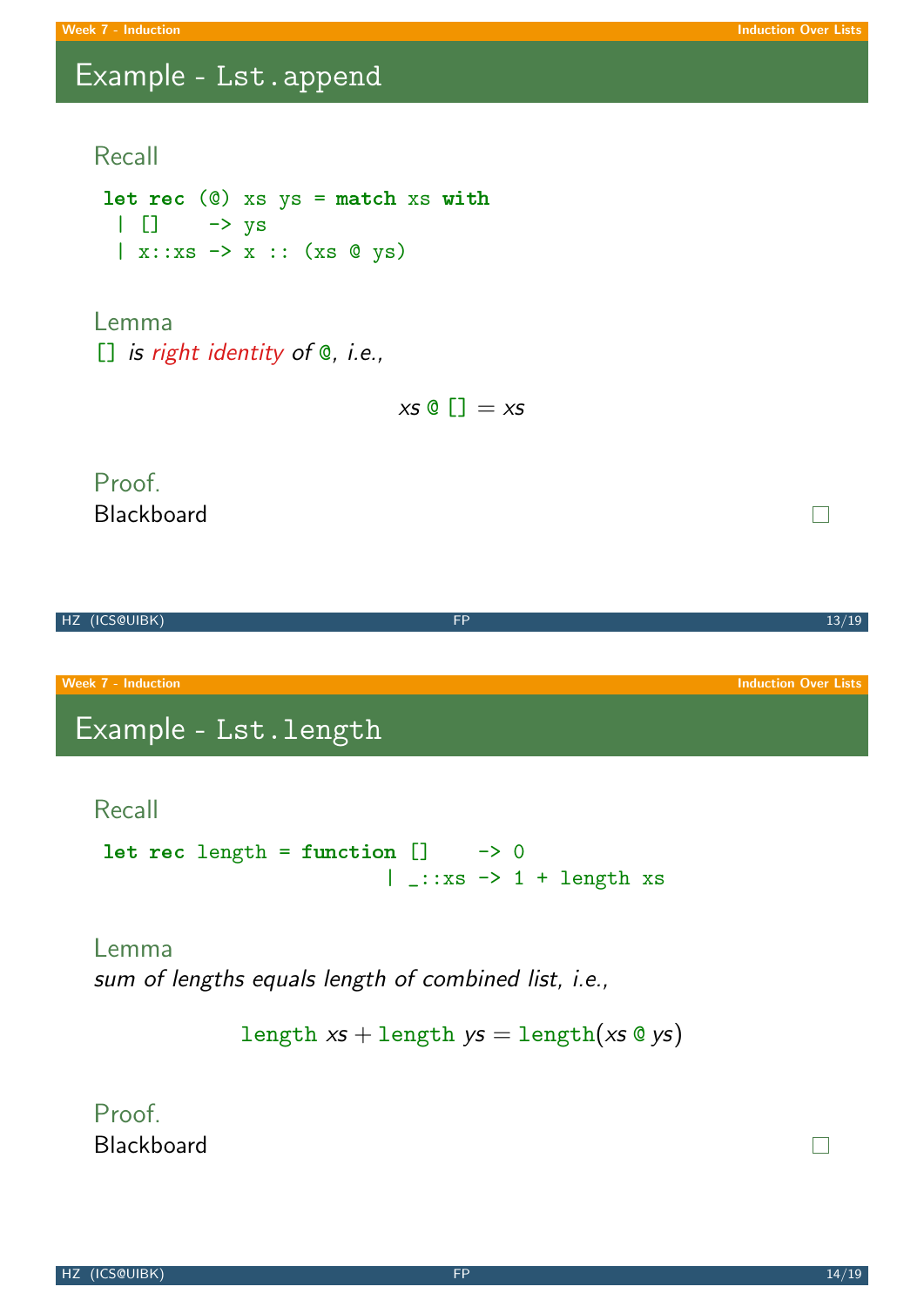### General Structures

```
Type
type term = Var of var
           | Abs of (var * term)
           | App of (term * term)
```
### Induction Principle

- $\triangleright$  for every non-recursive constructor there is a base case
	- $\blacktriangleright$  base case: Var x
- $\triangleright$  for every recursive constructor there is a step case
	- ightharpoonup step case: Abs $(x, t)$
	- ightharpoonup step case:  $App(s, t)$



#### Intuition

- ightharpoonup to show  $P(s)$  for all structures s
- $\blacktriangleright$  show base cases
- $\blacktriangleright$  show step cases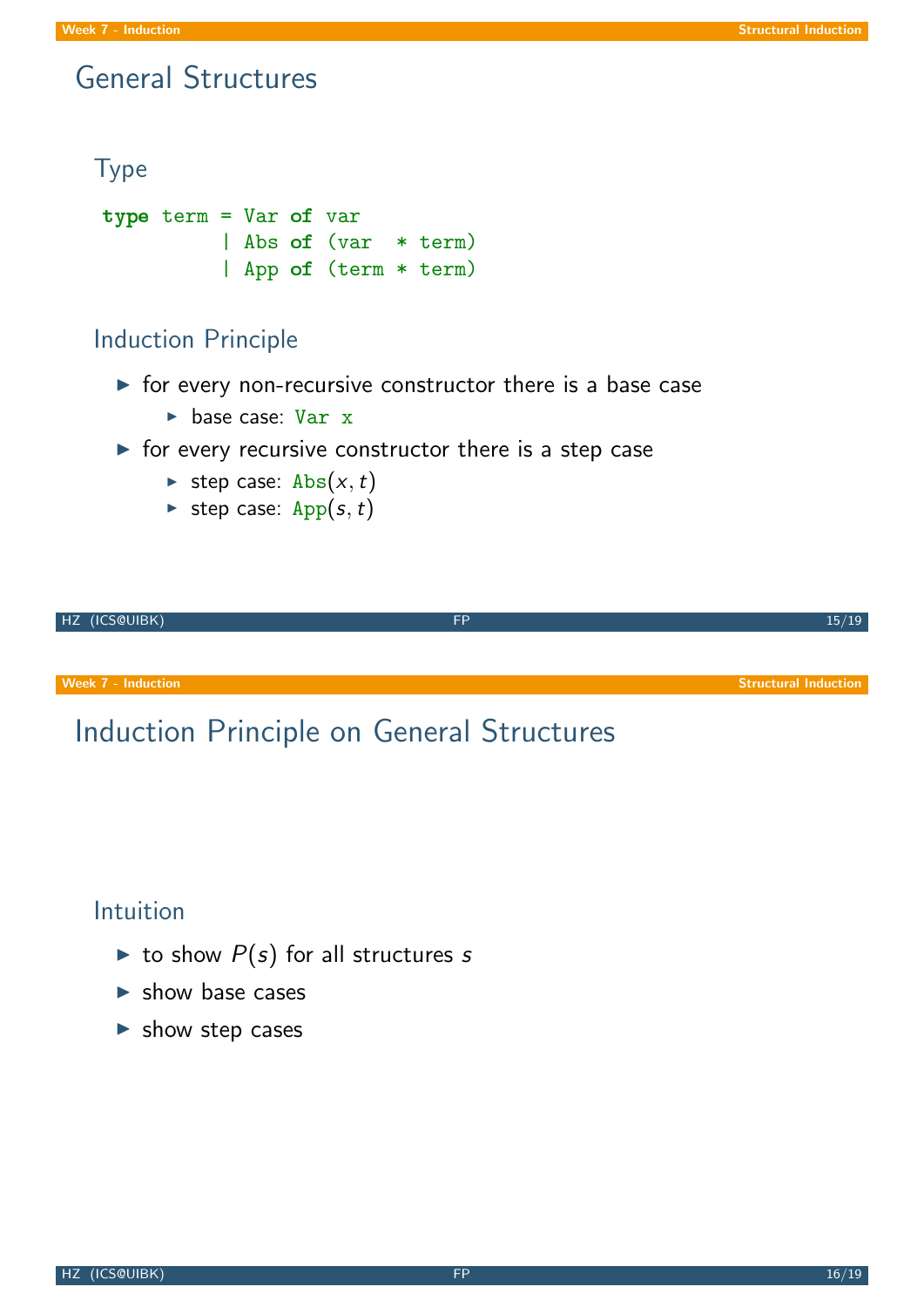### Recall

### Type

type 'a btree = Empty | Node of ('a btree \* 'a \* 'a btree)

Induction Principle

$$
(\mathsf{P}(\mathsf{Empty}) \land \newline \forall \mathsf{v}: \alpha.\forall \mathsf{I}: \alpha \mathrel{\mathtt{btree}}.\forall \mathsf{r}: \alpha \mathrel{\mathtt{btree}}. \newline ((\mathsf{P}(\mathsf{I}) \land \mathsf{P}(\mathsf{r})) \rightarrow \mathsf{P}(\mathsf{Node}(\mathsf{I}, \mathsf{v}, \mathsf{r})))) \rightarrow \\ \neg \newline \forall \mathsf{t}: \alpha \mathrel{\mathtt{btree}}. \mathsf{P}(\mathsf{t})
$$



### Definition (Perfect Binary Trees)

binary tree is perfect if all leaf nodes have same depth

```
let rec perfect = function
 | Empty -> true
 | Node(1, _-, r) \rightarrow height l = height r && perfect l
                                         && perfect r
```